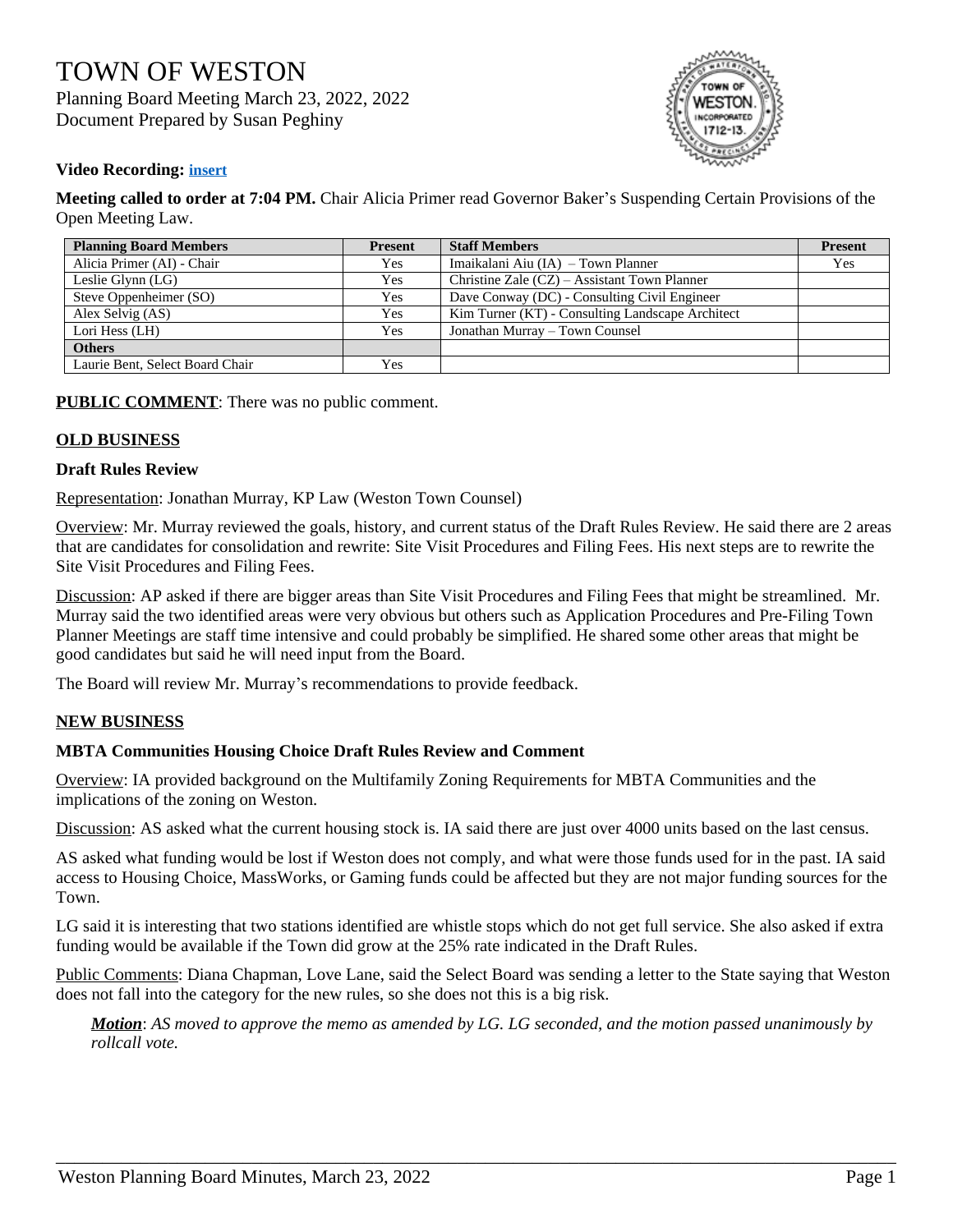## **PUBLIC HEARING**

## **Zoning Bylaw Amendment - Sustainable Tree Initiative – Tree Working Group, Applicant**

Representation: Lori Hess, Alicia Primer, and Laurie Bent, Tree Working Group.

Overview: IA reviewed the changes that have been made to the Proposed Bylaw Amendment since it was last presented to the Board.

Documents:

- [Developer Meeting](https://www.westonma.gov/DocumentCenter/View/32320/DeveloperMeeting)
- [Framework Presentation Sustainable Tree Initiative](https://www.westonma.gov/DocumentCenter/View/32223/Framework-Presentation-Sustainable-Tree-Initiative)
- [Print Version of Private Tree Survey](https://www.westonma.gov/DocumentCenter/View/31816/Print-Version-of-Private-Tree-Survey)
- [Proposed Zoning Bylaw Amendment for Sustainable](https://www.westonma.gov/DocumentCenter/View/32424/Proposed-Zoning-Bylaw-Amendment-for-Sustainable-Tree-Initiative)  Tree Initiative
- **•** [Tree Bylaw Revisions Presentation 3-23-22](https://www.westonma.gov/DocumentCenter/View/32525/Tree-Bylaw-Revisions-Presentation-3-23-22)
- [Tree Survey Summary](https://www.westonma.gov/DocumentCenter/View/31832/Tree-Survey-Summary)
- [Tree Survey Summary Presentation](https://www.westonma.gov/DocumentCenter/View/31833/Tree-Survey-Summary-Presentation)

### Discussion & Public Comments:

John Migeo, 58 Johnson, Carlisle MA, developed 56 Deerpath Lane which is the property that was used to show clear cutting in the initial presentation. He explained why the trees were removed and what was planted as replacements.

Rochelle Memrow, Beaver Road, asked what problem is trying to be solved with this proposal. Ms. Hess said that tree loss is the number 1 complaint received by the Planning Board. Plus, a survey was done that showed residents are concerned about clear cutting due to construction. Climate concerns are also a reason for the proposal. LG added that lights and glare from new houses are frequent complaints, which trees help mitigate. Plus, water runoff becomes an issue when too many trees are removed.

John Sallay, 555 Wellesley Street, said that Sections B & C should be clarified to explain that the bylaw is focused on large new construction, and he then gave wording change suggestions. He will forward these to Planning.

Kate McGovern, 107 Love Lane, asked how fines would work if trees die 2-3 years after construction. IA explained that the tree would need to be replaced with another tree of similar size and was the current owner's responsibility. This was discussed further.

Adrienne Giske, 251 Boston Post Road, said this is a win-win for abutters because privacy between homes will be maintained.

Tom Timko, 66 Woodchester Drive, said his experience as a developer in Wellesley was that 80-90% of the projects were exempt from the tree regulation (which the Weston proposal is based on). Of the ones that went into tree mitigation the process was straight forward and relatively easy to proceed with and in the end enhanced the quality of the property. He thinks this bylaw is a good idea and enthusiastically supports the bylaw.

Nick Kermarix, 351 Highland Street, said he is trying to build a house in Weston and this bylaw will make that more difficult.

Mario Alayna, 137 Sherborn Circle, suggested that the proposed Critical Root Zone (CRZ) be changed to 12" because this will save more trees, and increase the likelihood that a tree will survive construction. He also suggested that the diameter at breast height be increased to 10" because of ornamental trees that very close to a structure. He said he had sent some language to the Board for changes as relates to trees that are almost dead and will likely not survive construction. Finally, he said safety during excavation is important and space is needed for that. He asked for language to be included that allows a little extra space.

Diana Chaplin, Love Lane, expressed concern that the bylaw will make the houses larger and more expensive. She said she has seen trees become a liability in other Towns with these type of laws.

Anne Bennings, 527 Boston Post Road, pointed out that neighboring towns include more than just dead trees in their bylaws, and they do not require mitigation for invasive trees.

Olga Shulman asked who would be in charge of this process, and also asked if fines would be imposed if someone was building on a property and a neighbor asked for trees to be removed because they are afraid the trees will fall (in accordance with Mass law). AP said the process would be administrative and handled by the Town's consultant arborist with the Planning Board becoming involved only when there is Site Plan or RGFA approval required, or if there is an

\_\_\_\_\_\_\_\_\_\_\_\_\_\_\_\_\_\_\_\_\_\_\_\_\_\_\_\_\_\_\_\_\_\_\_\_\_\_\_\_\_\_\_\_\_\_\_\_\_\_\_\_\_\_\_\_\_\_\_\_\_\_\_\_\_\_\_\_\_\_\_\_\_\_\_\_\_\_\_\_\_\_\_\_\_\_\_\_\_\_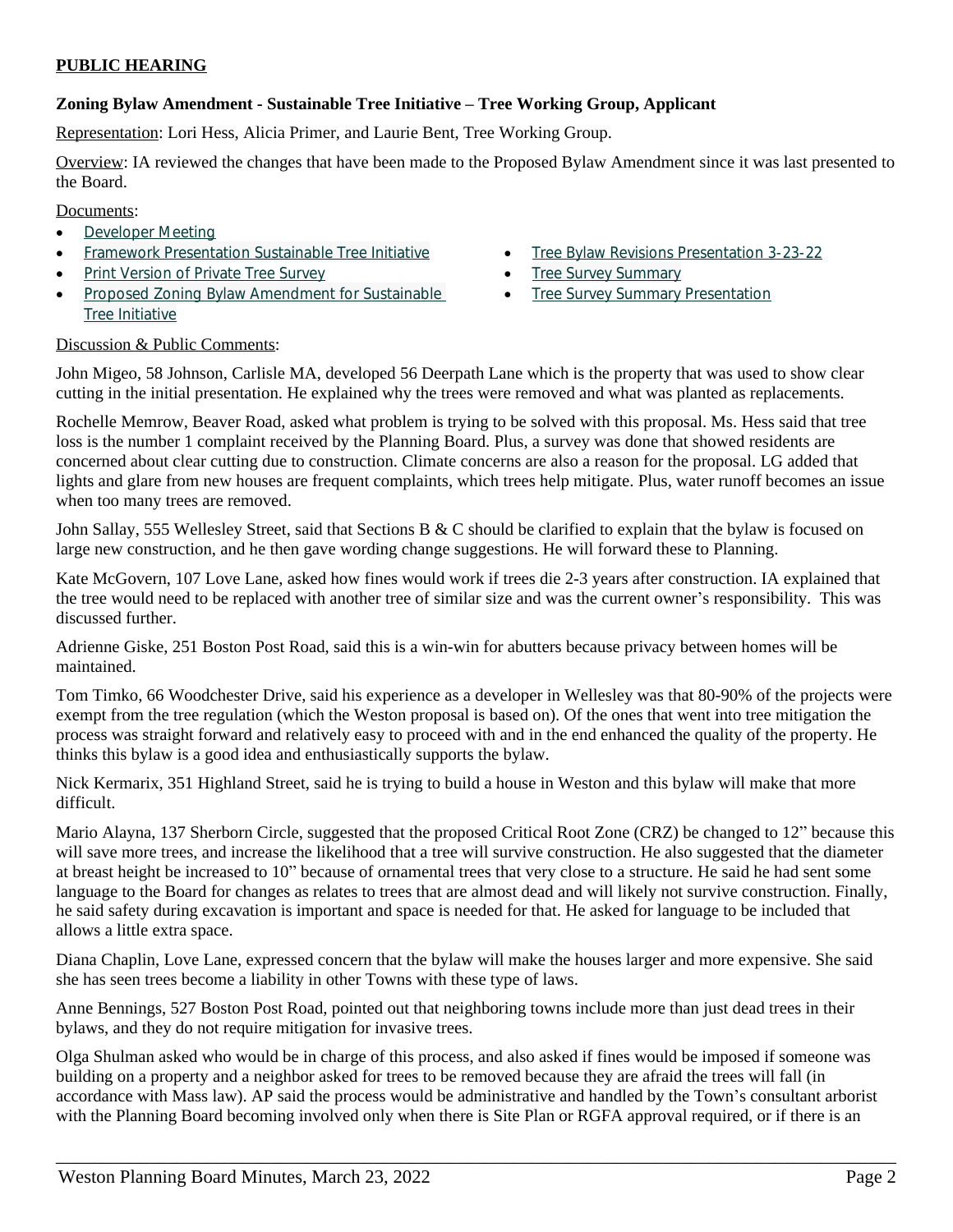appeal to the arborist's decision. There was a discussion of the process. The issue of the neighbor will need to be considered.

SO asked what happens if a tree dies after the 24 months (for trees) or 3 years (for root damage). AP said the plan is to remove the Town from the issue after the required time has passed.

SO asked if creating a tree safe area for 6" trees could be eliminated. AP and IA said this was left over from a previous version that included interior lot protections and would be removed.

LG pointed out some other items that are "left overs" from a previous version of the proposal as well as some suggested changes to the proposal.

AS made clear that the bylaw would only apply in 3 cases, so most people will never encounter it.

Tom Timko shared some of his practical experience with this type of law in other towns.

Rochelle Memro thanked the Board for being receptive to input that is being provided.

Olga Shulman mentioned that septic systems might be out of the building envelope and asked that this be taken into consideration.

*Motion*: *LH moved to continue the Public Hearing to April 6, 2022. LG seconded, and the motion passed unanimously by rollcall vote.*

## **CONTINUED PUBLIC HEARING**

### **Zoning Bylaw Amendment - Development Standards for Municipal Utilities – Town of Weston, Applicant**

Overview: AP advised the meeting that the discussion would focus on the bylaw, not specific tank projects. She explained that the bylaw under discussion is the one that will appear in the Warrant, although amendments from the floor of Town Meeting are possible.

#### Documents:

[Hydraulic Profile-Graphic](https://www.westonma.gov/DocumentCenter/View/32008/Hydraulic-Profile-Graphic)

- [Transmittal of Zoning By Law Amendment](https://www.westonma.gov/DocumentCenter/View/32009/Transmittal-of-Zoning-By-Law-Amendment) [Water Tank Graphics Board](https://www.westonma.gov/DocumentCenter/View/32010/Water-Tank-Graphics-Board)
- [Proposed Zoning Bylaw Amendment for Municipal](https://www.westonma.gov/DocumentCenter/View/31960/Proposed-Zoning-Bylaw-Amendment-for-Municipal-Utilities-)  Utilities.
- Discussion: SO expressed confusion over the vote the Board took at the last meeting and included changes to the proposal. IA reviewed the process, explaining that the Select Board chose not to incorporate Planning's recommendations from the last meeting. There was a discussion of how the Board should proceed.

Ms. Bent said the Select Board wants to work with the Planning Board on this process. She went on to explain that even if the Select Board goes ahead with the Article as written, they are sensitive to Planning's issues and recommendations. She went on to say that there would probably be support for amendments from the floor, unless they cause delays or cost to the project.

There was a discussion of Ms. Bent's comments, especially the unlimited height and peer-review issues.

### Public Comments:

Diana Chaplin, Love Lane, said the Article 34 should be amended on Town Meeting Floor to repair the existing tank.

Adrian Aydelott said the tanks should go through a Site Plan Review because they are the size of a building, and there will be extensive site disturbance and facilities (like security, parking, lighting, etc.). She also asked for confirmation that there is no plan for a wind turbine on the sites, which was confirmed.

Rochelle Memro, Beaver Road, said she can not image that these projects would not be reviewed by the Planning Board given their complexity.

Laurie Bent said she would prefer that there be a discussion and collaboration before the project is done, rather than subjecting it to extensive review. She explained that there is a Working Group that is overseeing the process which she thinks is better than Site Plan Review.

There was a discussion of Ms. Bent's comments, how the process would work and who would be in charge and involved.

\_\_\_\_\_\_\_\_\_\_\_\_\_\_\_\_\_\_\_\_\_\_\_\_\_\_\_\_\_\_\_\_\_\_\_\_\_\_\_\_\_\_\_\_\_\_\_\_\_\_\_\_\_\_\_\_\_\_\_\_\_\_\_\_\_\_\_\_\_\_\_\_\_\_\_\_\_\_\_\_\_\_\_\_\_\_\_\_\_\_